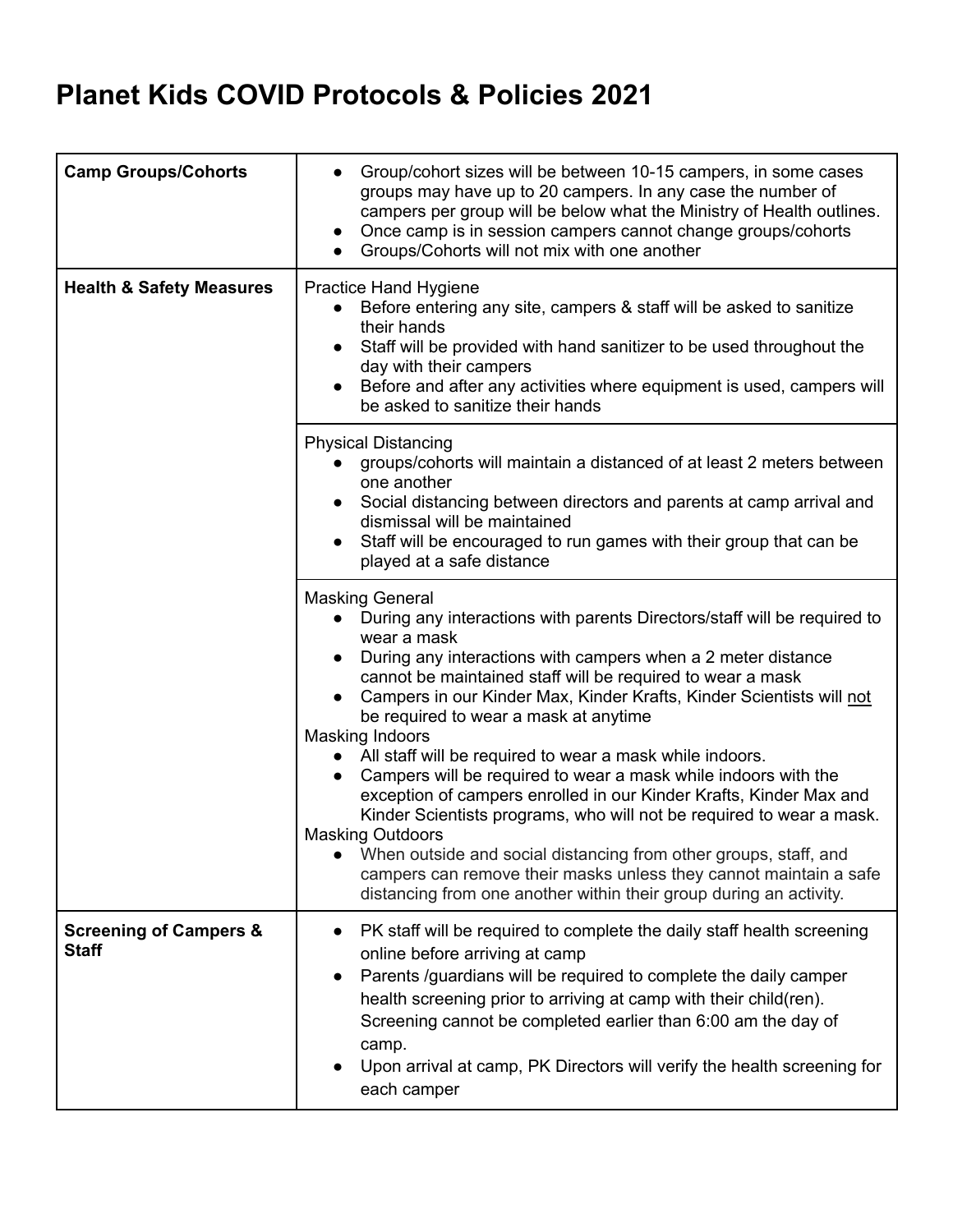|                                     | If the online screening has not been completed, a Director will<br>complete it with the parent/guardian which will include a temperature<br>check.<br>Once check-in has been completed with the Director, campers will be<br>walked back to their camp group and introduced to their staff.<br>A link to the health screening form will be emailed/texted at the<br>beginning of the week, the same link can be used throughout the<br>week<br>If your child feels unwell or if you have selected 'Yes' to any of the<br>screening questions we ask that you keep your child at home<br>Scan the QR Code below to access the Daily Screening Form                                                                                                                                                           |
|-------------------------------------|-------------------------------------------------------------------------------------------------------------------------------------------------------------------------------------------------------------------------------------------------------------------------------------------------------------------------------------------------------------------------------------------------------------------------------------------------------------------------------------------------------------------------------------------------------------------------------------------------------------------------------------------------------------------------------------------------------------------------------------------------------------------------------------------------------------|
| <b>Camp Arrival &amp; Dismissal</b> | <b>Camp Arrival Procedures</b><br>parents & campers will follow the directional signage to our sign-in<br>table, confirming with the Site Director that their screening form has<br>been completed.<br>If the screening form has been completed, campers will then be<br>asked to sanitize their hands and will be taken through the facilities to<br>their group<br>If campers require medication while at campers, parents will be<br>asked to seal it in a ziploc bag and place it in the medication<br>container with the Site Director.                                                                                                                                                                                                                                                                |
|                                     | <b>Camp Dismissal Procedures</b><br>To limit contact and congestion around our sign-out area,<br>parents/guardians will be required to stay in their vehicle and text<br>their Family Pick-Up Code, to the location phone number.<br>Upon the Directors receiving the notification of the parent/guardian<br>arrival the camper(s) will be brought out to the pick-up area. Parents<br>will then confirm the family pick-up code with the Director and be on<br>their way.<br>If a child is being picked up by someone other than the primary<br>parent/guardian the alternate pick-up person will need your family<br>pick-up code. We ask that should someone else be picking up your<br>child when completing the daily health screening, that you indicate<br>the name of the person/family picking up. |
| <b>Cleaning &amp; Disinfection</b>  | Shared spaces such as washrooms will be cleaned & sanitized<br>between every use<br>Staff will carry hand sanitizer to be used before and after activities<br>that campers are sharing equipment                                                                                                                                                                                                                                                                                                                                                                                                                                                                                                                                                                                                            |